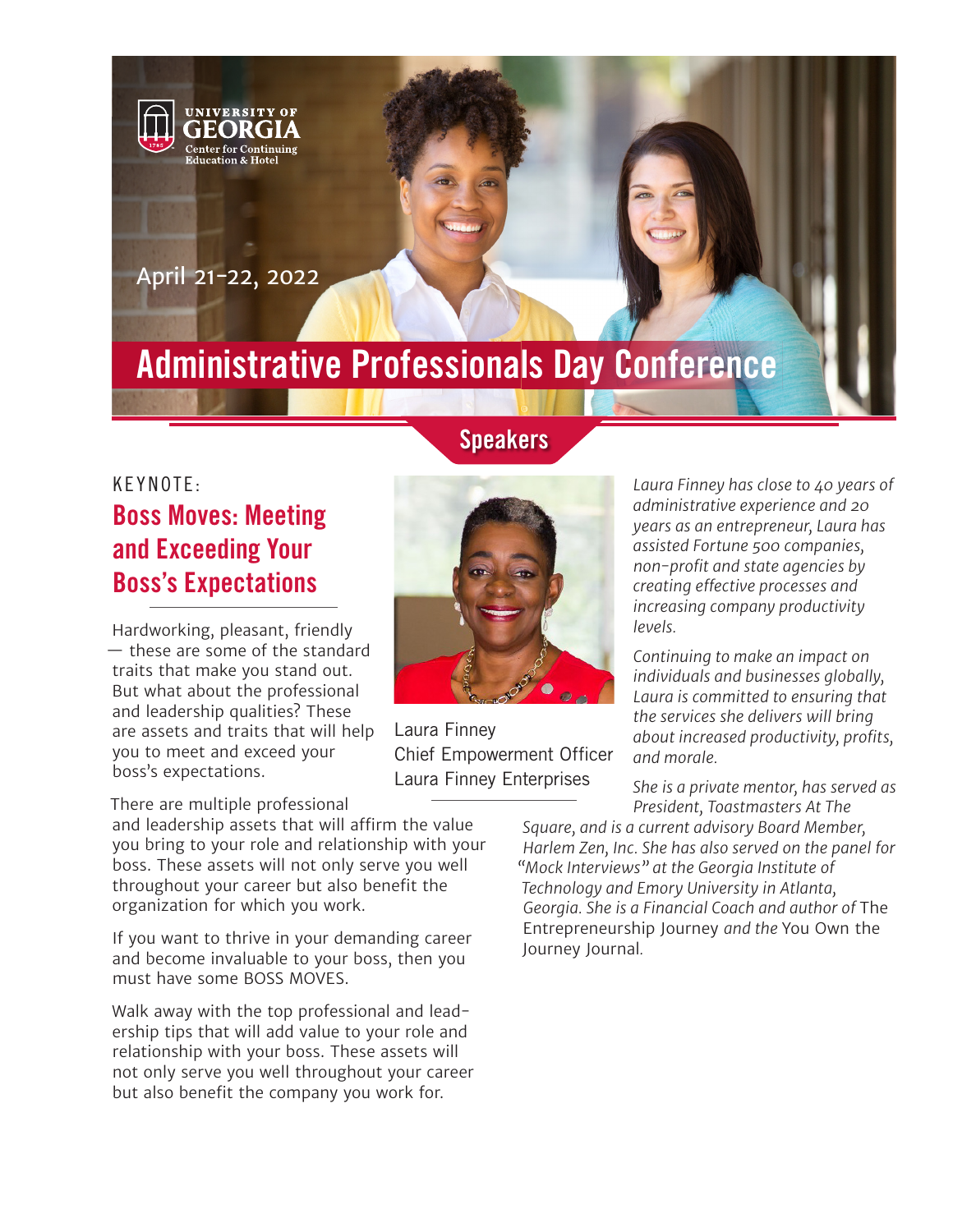### B REAKOUT SESSION: Boss Moves: What Does It Really Take?



Laura Finney Chief Empowerment **Officer** Laura Finney Enterprises

6 Boss Moves that will elevate the value you bring to your role.

We all have defining moments in life that results in having to make an important decision. This decision will often change the course of "something" in your life.

The Boss Moves outlined in this workshop will help you create defining moments by having the right tools and the drive to catapult your career.

If you are ready to level up, this is the workshop for you. You will leave armed with the information that can help you elevate your role and the value you bring to the company.

*Laura Finney has close to 40 years of administrative experience and 20 years as an entrepreneur, Laura has assisted Fortune 500 companies, non-profit and state agencies by creating effective processes and increasing company productivity levels.*

*Continuing to make an impact on individuals and businesses globally, Laura is committed to ensuring that the services she delivers will bring about increased productivity, profits, and morale.*

*She is a private mentor, has served as President, Toastmasters At The Square, and is a current advisory Board Member, Harlem Zen, Inc. She has also served on the panel for "Mock Interviews" at the Georgia Institute of Technology and Emory University in Atlanta, Georgia. She is a Financial Coach and author of* The Entrepreneurship Journey *and the* You Own the Journey Journal*.*

#### B REAKOUT SESSION: The Superstar **Administrative** Professional: The Great Balancing Acts



Greg Creech MCAS-I, CompTIA CTT+ Techedutainment Services, Inc.

The successful, superstar administrative professional must balance between soft skills and technical skills and professional life and personal life, especially given our virtual offices. This session examines the skillsets needed to be a successful administrative professional, especially given all that is required and limited time. This interactive class will address the need for developing soft skills and technical skills and best practices of using these skills and knowledge and how to prioritize your work and personal life. Necessary soft skills include communication, organization, flexibility, and adaptability to change. With emerging technologies, the administrative professional needs to understand changes in Microsoft 365, Google, and applications for the administrative professional. Become an administrative superstar with a strong skill set and knowledge of your profession.

*Greg Creech is a certified Microsoft Office Application Specialist–Instructor and has written over 15 books on the Microsoft Office Suite, including Office 2010/2013, Word, Excel, PowerPoint, Access, OneNote, and Outlook. Greg has presented for the UGA Center for Continuing Education's Administrative Professionals Day conference as a keynote and workshop speaker. He has conducted Microsoft Office and soft skills training for several UGA departments.*

*Greg is also an award-winning actor and comedian. His speaking and training programs are filled with music, humor, and learning. Get ready to laugh and learn with Greg.*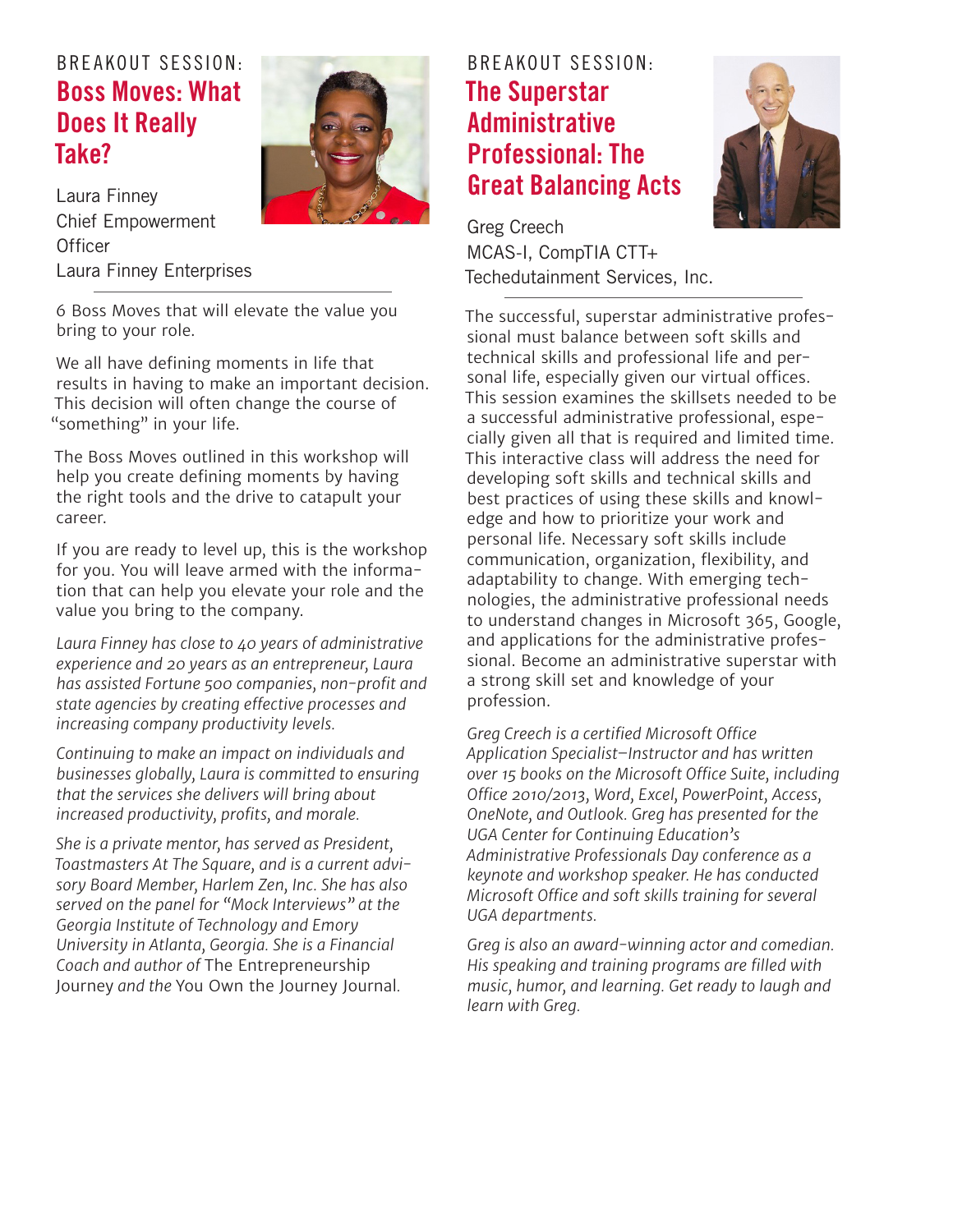#### BREAKOUT SESSION: Sharpening Your Writing Skills

Dan Strohl Communications **Consultant** 



In this fast-paced session, you'll learn proven techniques for writing clear, concise, and effective messages. Among the topics we will cover are:

- Getting started—how to define your purpose and scope
- Telling the story—how to create a clear beginning, middle, and ending
- Delivering the message—how to write "good news" and "bad news"
- Ensuring correctness—how to avoid common grammar and usage pitfalls

Apply the skills you learn in this session to improve your ability to keep up with today's demands for rapid workplace communication.

*Dan Strohl has devoted his career to improving the communication and technical skills of professional staff. In his four decades of experience as a trainer and speaker, he has taught thousands of employees nationwide in the public and private sectors. His topics include Business Writing, Technical Writing, Grammar for Professionals, Critical Thinking, Briefing and Presentation Skills, Managing Difficult People, Time Management, and Customer Service Excellence. Among his clients are NASA, Roche Diagnostics, Norfolk Southern, the Department of Homeland Security, the National Park Service, the Department of Justice, and the Department of Defense. He is past president of an Atlanta chapter of Toastmasters International and the past chairman of the Speakers Bureau of Zoo Atlanta.*

### BREAKOUT SESSION Using Inclusivity to Positively Impact Your **Workplace**



Sayge Medlin Assistant Director and Public Service Associate J.W. Fanning Institute for Leadership Development

Everyone has the capacity to be a leader! No matter what your title or position is, you have the ability to positively affect your environment and those around you. This interactive workshop will provide a framework for those seeking to understand and increase the positive impacts they have in their organizations. Topics will include the importance of diversity, the traits of inclusive leaders, cognizance bias, and emotional intelligence.

*As part of the faculty at the J.W. Fanning Institute for Leadership Development at the University of Georgia, Sayge Medlin works to deliver and implement meaningful, research-based, interactive training engagements. She has been working to provide training and technical assistance to community and organizational leaders across Georgia for the last 23 years.*